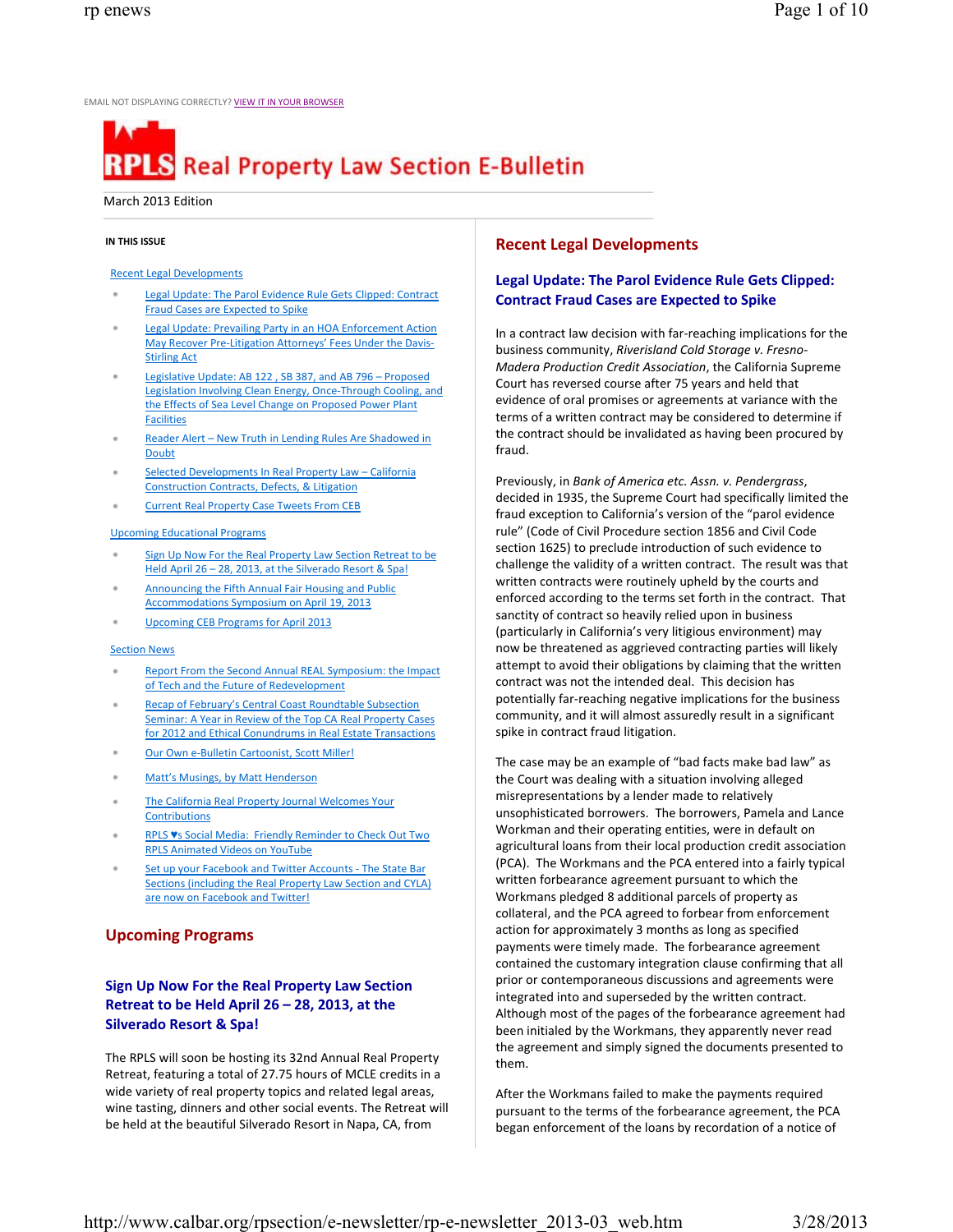April 26, through April 28, 2013. Come meet other practitioners from around the state at an educational, informal and fun event. Space is limited, so be sure to sign up right away. For more information look HERE.

#### **Announcing the Fifth Annual Fair Housing and Public Accommodations Symposium on April 19, 2013**

Please join us for the Fifth Annual Fair Housing and Public Accommodations Symposium on April 19, 2013 at the Golden Gate University School of Law. Panels include discussions on "ADA, FFHAA, FEHA--Disability Accommodations and Modifications Under State and Federal Law from Plaintiff/Defense Perspective," "CHALLENGES TO FAIR HOUSING FROM ROOMMATES.COM: Are internet service providers ever liable for any discriminatory advertising? Do fair housing laws even apply to shared living situations?" and "HOUSING FOR PERSONS WITH DISABILITIES: Legitimate Neighborhood Concerns Versus Prejudice and Unlawful Discrimination." Ilona Turner of The Transgender Law Center will provide a keynote speech. A flyer with additional information can be found HERE.

#### **Upcoming CEB Programs for April 2013**

#### **Residential Unlawful Detainers (3 hours MCLE)**

Whether representing landlords or tenants, residential unlawful detainer actions are challenging and demanding. The fast pace, special statutes and rules, and constantly evolving case law provide many traps for the inexperienced or unwary litigator. What seems at first glance to be a matter of simply filling in the Judicial Council forms can result in many an unpleasant surprise for attorney and client, no matter which side of the counsel table they are seated on.

Presented in San Francisco (April 12) and in Los Angeles (April 19)

http://ceb.com/progUrl.asp?prodno=RE08181

#### **Commercial LandlordTenant Disputes (3 hours MCLE)**

California is bouncing back from a period of sharply rising vacancies and declining rents, which, when accompanied by extremely tight credit markets, resulted in more defaults on commercial leases and loans. While some of these situations are still making their way through the system, the strengthening new economy brings new types of business models into the market. For example, many new economy tenants want more workers in less space, 24-hour access to building services, and may use greater electrical and other building resources than in the past. All of these scenarios can lead to disputes between landlord and tenant. It makes sense to try to resolve these lease disputes, where possible, to help preserve the landlord and tenant relationship.

Presented in San Francisco (April 12) and in Los Angeles (April 19)

http://ceb.com/progUrl.asp?prodno=RE08067

#### **Mastering the Map Act (6 hours MCLE)**

This program will acquaint you with the scope and implications of the Subdivision Map Act and the different roles played by attorneys in the mapping and development default. The Workmans eventually paid off the loan and filed an action against the PCA for fraud, negligent misrepresentation, rescission and reformation. The action was predicated on their claim that the PCA's vice president had previously, and at signing, told the Workmans that the forbearance would be for a term of two years and that only 2 additional properties would be required as collateral.

The trial court applied *Pendergrass* to exclude evidence of the claimed conflicting contract terms and entered summary judgment in the action in favor of the PCA. The Court of Appeal reversed and the California Supreme Court affirmed allowing the Workmans' action against the PCA to proceed. In affirming, the California Supreme Court expressly overruled its prior decision in Pendergrass which it characterized as "illconsidered" and (i) being unsupported by the California statute codifying the parol evidence rule, (ii) conflicting with the law in other states, and (iii) providing a shield for fraudulent conduct rather than preventing fraud. The result is that the Workmans will have their day in court to assert that they were fraudulently induced into signing the forbearance agreement and that the signed contract does not embody the terms agreed upon. Responding to the fact that the Workmans had failed to read the forbearance agreement, the Court did note that a showing of justifiable reliance would still be necessary to establish the alleged fraud but left that issue for determination by the trial court in further proceedings.

The Court's decision in *Riverisland* will have broad implications and leaves open many significant questions. Although the case involved a real estate finance transaction, the Court's expansion of the exception to the parol evidence rule will be applicable to virtually all contracts regardless of context. Early resolution of contract and fraud claims through summary judgment will now be much more difficult or impossible, as the mere allegation of oral promises and/or misrepresentations will create a question of fact to be decided at trial. How can a lender or other contracting party be assured that the borrower or other contracting party does not think it was promised something different than or in addition to what is contained in the written contract? What protective steps can the lender or other contracting party take to prevent or discourage these claims?

Although there is likely no bullet-proof way to completely avoid this expanded exposure to contract fraud claims, there are some steps that lenders and others can take to reduce their risks: (i) provide final copies of complex documents to the other parties well in advance of closing to allow sufficient time for such parties' review, (ii) encourage or require that the other parties (particularly less sophisticated parties) have legal counsel review and advise them with regard to the contract documents, and (iii) have the other parties confirm verbally before witnesses (who in turn sign a confirming declaration) or on audio tape (to be retained for the life of the contract), or in a separate hand-written statement, that they have read and understood the documents and that no contradictory or supplemental representations or promises have been made and are being relied upon

The unavoidable outcome of the Court's decision in *Riverisland* will be an increase in litigation. Contracting parties should be increasingly careful with whom they deal and how they document their transactions.